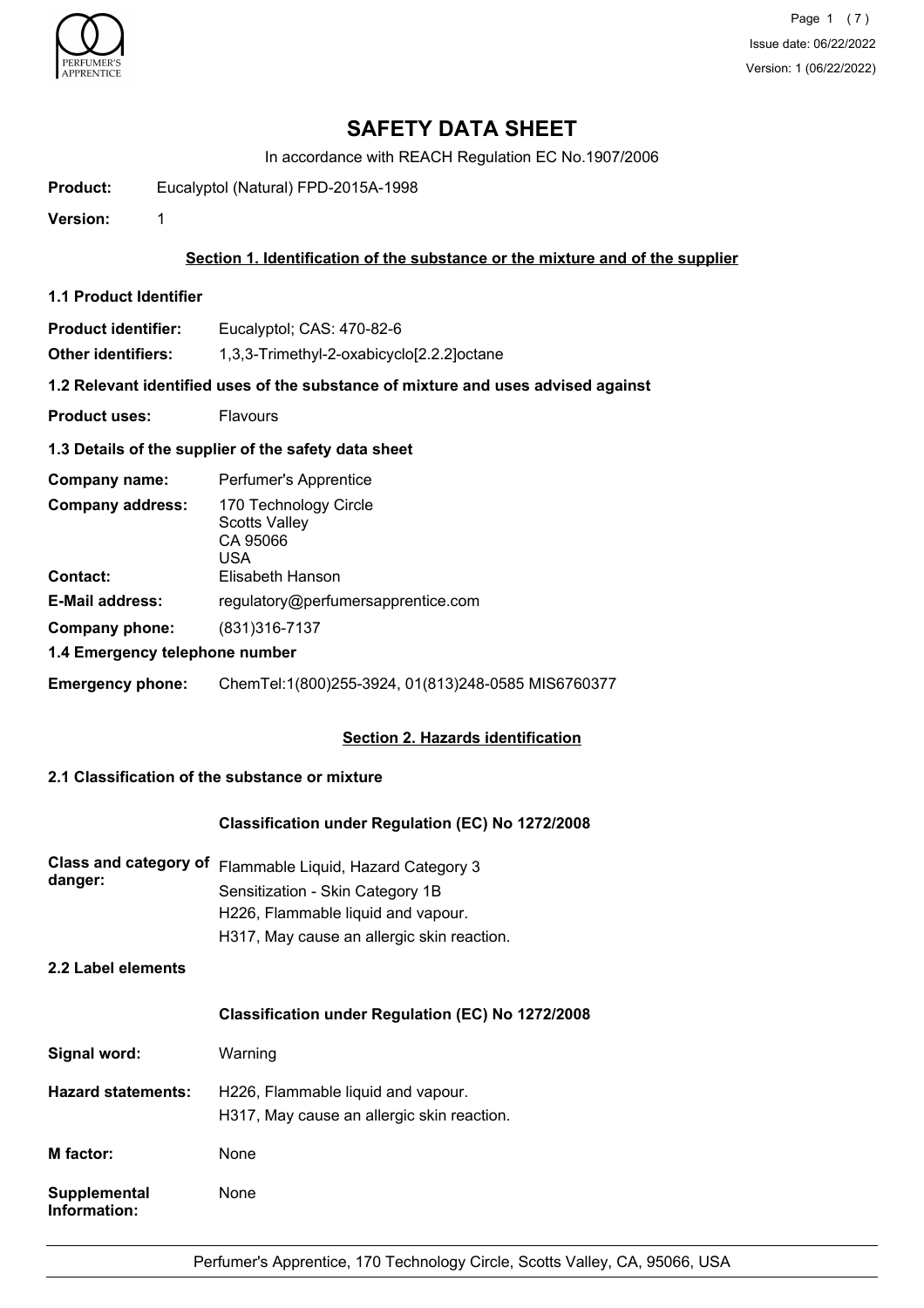

Page 2 (7) Issue date: 06/22/2022 Version: 1 (06/22/2022)

# **SAFETY DATA SHEET**

In accordance with REACH Regulation EC No.1907/2006

**Product:** Eucalyptol (Natural) FPD-2015A-1998

**Version:** 1

**Supplemental Information:**

#### **Precautionary statements:**

P210, Keep away from heat, sparks, open flames and hot surfaces. - No smoking.

P233, Keep container tightly closed.

P240, Ground/bond container and receiving equipment.

P241, Use explosion-proof electrical, ventilating and lighting equipment.

- P242, Use only non-sparking tools.
- P243, Take precautionary measures against static discharge.
- P261, Avoid breathing vapour or dust.
- P272, Contaminated work clothing should not be allowed out of the workplace.

P280, Wear protective gloves/eye protection/face protection.

P303/361/353, IF ON SKIN (or hair): Remove/take off immediately all contaminated clothing. Rinse skin with water/shower.

P333/313, If skin irritation or rash occurs: Get medical advice/attention.

P363, Wash contaminated clothing before reuse.

P370/378, In case of fire: Use carbon dioxide, dry chemical, foam for extinction.

P403/235, Store in a well-ventilated place. Keep cool.

P501, Dispose of contents/container to approved disposal site, in accordance with local regulations.



**2.3 Other hazards**

**Pictograms:**

| Other hazards: | None |
|----------------|------|
|                |      |

## **Section 3. Composition / information on ingredients**

**3.1 Substances**

**Product identifier:** Eucalyptol; CAS: 470-82-6

## **Section 4. First-aid measures**

## **4.1 Description of first aid measures**

**Inhalation:** Remove from exposure site to fresh air, keep at rest, and obtain medical attention. **Eye exposure:** Flush immediately with water for at least 15 minutes. Contact physician if symptoms persist. **Skin exposure:** IF ON SKIN (or hair): Remove/take off immediately all contaminated clothing. Rinse skin with water/shower.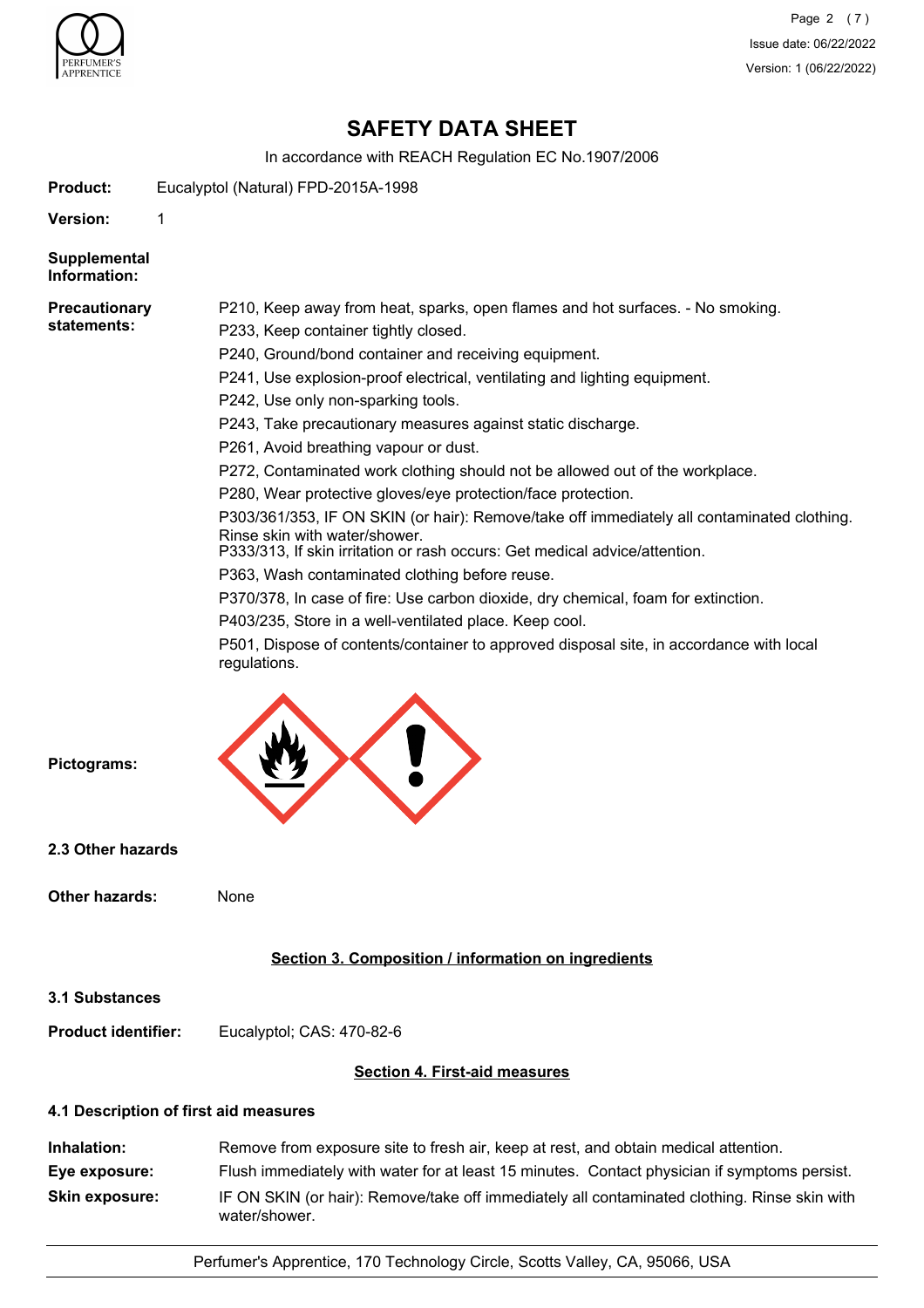

Page 3 (7) Issue date: 06/22/2022 Version: 1 (06/22/2022)

# **SAFETY DATA SHEET**

In accordance with REACH Regulation EC No.1907/2006

**Product:** Eucalyptol (Natural) FPD-2015A-1998

**Version:** 1

**Ingestion:** Rinse mouth with water and obtain medical attention.

**4.2 Most important symptoms and effects, both acute and delayed**

May cause an allergic skin reaction.

**4.3 Indication of any immediate medical attention and special treatment needed**

None expected, see Section 4.1 for further information.

## **SECTION 5: Firefighting measures**

### **5.1 Extinguishing media**

Suitable media: Carbon dioxide, Dry chemical, Foam.

#### **5.2 Special hazards arising from the substance or mixture**

In case of fire, may be liberated: Carbon monoxide, Unidentified organic compounds.

#### **5.3 Advice for fire fighters:**

In case of insufficient ventilation, wear suitable respiratory equipment.

## **Section 6. Accidental release measures**

#### **6.1 Personal precautions, protective equipment and emergency procedures:**

Avoid inhalation. Avoid contact with skin and eyes. See protective measures under Section 7 and 8.

## **6.2 Environmental precautions:**

Keep away from drains, surface and ground water, and soil.

## **6.3 Methods and material for containment and cleaning up:**

Remove ignition sources. Provide adequate ventilation. Avoid excessive inhalation of vapours. Contain spillage immediately by use of sand or inert powder. Dispose of according to local regulations.

## **6.4 Reference to other sections:**

Also refer to sections 8 and 13.

## **Section 7. Handling and storage**

## **7.1 Precautions for safe handling:**

Keep away from heat, sparks, open flames and hot surfaces. - No smoking.

## **7.2 Conditions for safe storage, including any incompatibilities:**

Ground/bond container and receiving equipment.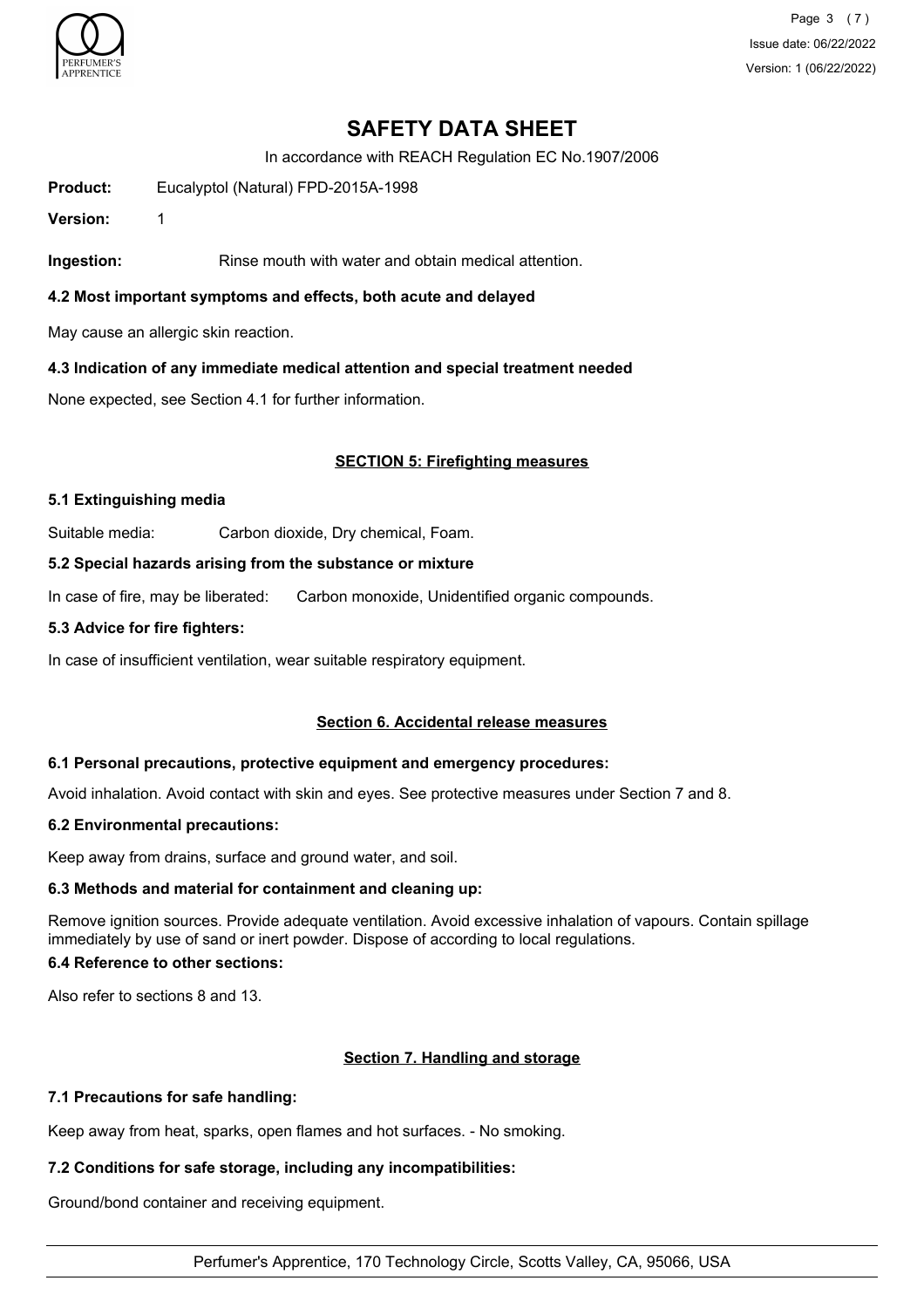

Page 4 (7) Issue date: 06/22/2022 Version: 1 (06/22/2022)

# **SAFETY DATA SHEET**

In accordance with REACH Regulation EC No.1907/2006

**Product:** Eucalyptol (Natural) FPD-2015A-1998

**Version:** 1

Use only non-sparking tools.

Take precautionary measures against static discharge.

## **7.3 Specific end use(s):**

Flavours: Use in accordance with good manufacturing and industrial hygiene practices.

## **Section 8. Exposure controls/personal protection**

## **8.1 Control parameters**

Workplace exposure limits: Not Applicable

## **8.2 Exposure Controls**

#### **Eye / Skin Protection**

Wear protective gloves/eye protection/face protection

## **Respiratory Protection**

Under normal conditions of use and where adequate ventilation is available to prevent build up of excessive vapour, this material should not require special engineering controls. However, in conditions of high or prolonged use, or high temperature or other conditions which increase exposure, the following engineering controls can be used to minimise exposure to personnel: a) Increase ventilation of the area with local exhaust ventilation. b) Personnel can use an approved, appropriately fitted respirator with organic vapour cartridge or canisters and particulate filters. c) Use closed systems for transferring and processing this material.

Also refer to Sections 2 and 7.

## **Section 9. Physical and chemical properties**

## **9.1 Information on basic physical and chemical properties**

| Appearance:                                   | Not determined                               |
|-----------------------------------------------|----------------------------------------------|
| Odour:                                        | Not determined                               |
| <b>Odour threshold:</b>                       | Not determined                               |
| pH:                                           | Not determined                               |
| Melting point / freezing point:               | Not determined                               |
| Initial boiling point / range:                | Not determined                               |
| Flash point:                                  | 52 °C                                        |
| <b>Evaporation rate:</b>                      | Not determined                               |
| Flammability (solid, gas):                    | Not determined                               |
| Upper/lower flammability or explosive limits: | Product does not present an explosion hazard |
| Vapour pressure:                              | Not determined                               |
| Vapour density:                               | Not determined                               |
| <b>Relative density:</b>                      | Not determined                               |
| Solubility(ies):                              | Not determined                               |
| Partition coefficient: n-octanol/water:       | Not determined                               |
|                                               |                                              |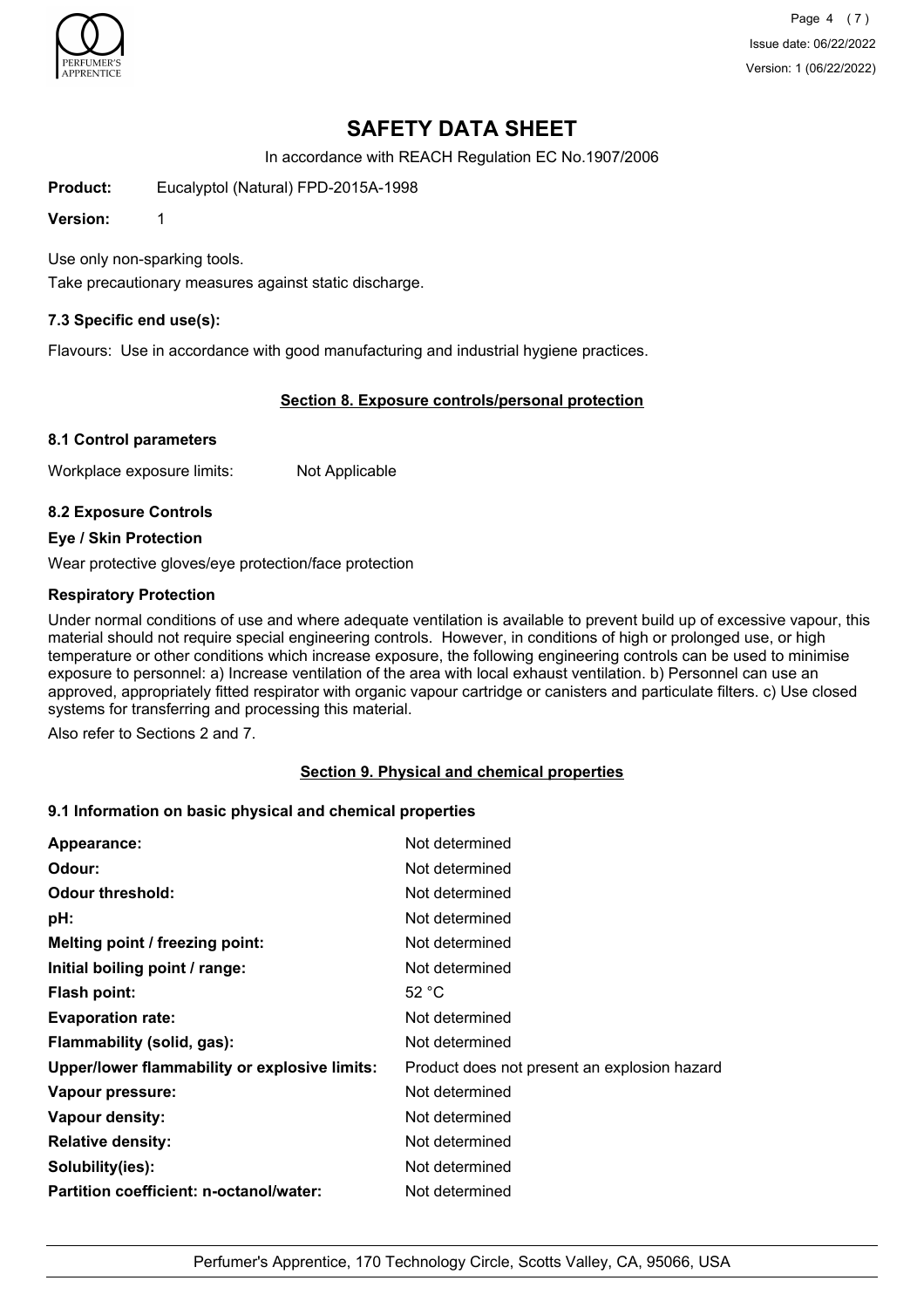

Page 5 (7) Issue date: 06/22/2022 Version: 1 (06/22/2022)

# **SAFETY DATA SHEET**

In accordance with REACH Regulation EC No.1907/2006

**Product:** Eucalyptol (Natural) FPD-2015A-1998

**Version:** 1

| Not determined |
|----------------|
| Not determined |
| Not determined |
| Not expected   |
| Not expected   |
|                |

**9.2 Other information:** None available

## **Section 10. Stability and reactivity**

#### **10.1 Reactivity:**

Presents no significant reactivity hazard, by itself or in contact with water.

### **10.2 Chemical stability:**

Good stability under normal storage conditions.

## **10.3 Possibility of hazardous reactions:**

Not expected under normal conditions of use.

## **10.4 Conditions to avoid:**

Avoid extreme heat.

### **10.5 Incompatible materials:**

Avoid contact with strong acids, alkalis or oxidising agents.

## **10.6 Hazardous decomposition products:**

Not expected.

## **Section 11. Toxicological information**

## **11.1 Information on toxicological effects**

| <b>Acute Toxicity:</b>                    | Based on available data the classification criteria are not met. |
|-------------------------------------------|------------------------------------------------------------------|
| <b>Acute Toxicity Oral</b>                | 2480 mg/kg                                                       |
| <b>Acute Toxicity Dermal</b>              | Not Applicable                                                   |
| <b>Acute Toxicity Inhalation</b>          | Not Available                                                    |
| <b>Skin corrosion/irritation:</b>         | Based on available data the classification criteria are not met. |
| Serious eye damage/irritation:            | Based on available data the classification criteria are not met. |
| <b>Respiratory or skin sensitisation:</b> | Sensitization - Skin Category 1B                                 |
| Germ cell mutagenicity:                   | Based on available data the classification criteria are not met. |
| <b>Carcinogenicity:</b>                   | Based on available data the classification criteria are not met. |
| <b>Reproductive toxicity:</b>             | Based on available data the classification criteria are not met. |
| <b>STOT-single exposure:</b>              | Based on available data the classification criteria are not met. |
| <b>STOT-repeated exposure:</b>            | Based on available data the classification criteria are not met. |
| <b>Aspiration hazard:</b>                 | Based on available data the classification criteria are not met. |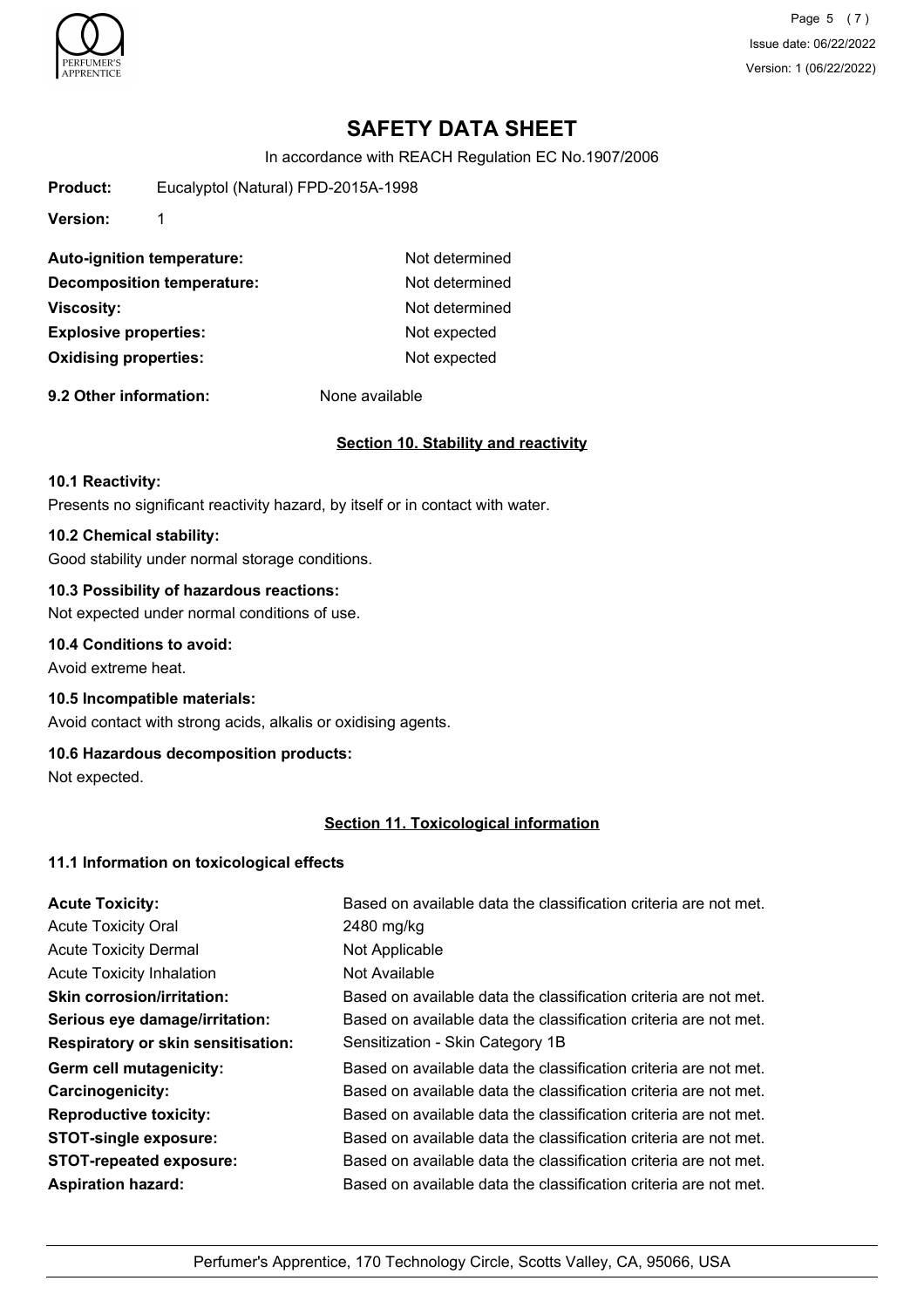

Page 6 (7) Issue date: 06/22/2022 Version: 1 (06/22/2022)

# **SAFETY DATA SHEET**

In accordance with REACH Regulation EC No.1907/2006

**Product:** Eucalyptol (Natural) FPD-2015A-1998

**Version:** 1

## **Information about hazardous ingredients in the mixture**

Not Applicable

Refer to Sections 2 and 3 for additional information.

#### **Section 12. Ecological information**

| 12.1 Toxicity:                                                           | Not available |
|--------------------------------------------------------------------------|---------------|
| 12.2 Persistence and degradability:                                      | Not available |
| 12.3 Bioaccumulative potential:                                          | Not available |
| 12.4 Mobility in soil:                                                   | Not available |
| 12.5 Results of PBT and vPvB assessment:                                 |               |
| This substance does not meet the PBT/vPvB criteria of REACH, annex XIII. |               |

**12.6 Other adverse effects:** Not available

#### **Section 13. Disposal considerations**

#### **13.1 Waste treatment methods:**

Dispose of in accordance with local regulations. Avoid disposing into drainage systems and into the environment. Empty containers should be taken to an approved waste handling site for recycling or disposal.

## **Section 14. Transport information**

| 14.1 UN number:                    | UN1266                                      |
|------------------------------------|---------------------------------------------|
| 14.2 UN Proper Shipping Name:      | PERFUMERY PRODUCTS                          |
| 14.3 Transport hazard class(es):   | 3                                           |
| <b>Sub Risk:</b>                   | ۰                                           |
| 14.4. Packing Group:               | Ш                                           |
| <b>14.5 Environmental hazards:</b> | Not environmentally hazardous for transport |
| 14.6 Special precautions for user: | None additional                             |
|                                    |                                             |

**14.7 Transport in bulk according to Annex II of MARPOL73/78 and the IBC Code:**

Not applicable

## **Section 15. Regulatory information**

**15.1 Safety, health and environmental regulations/legislation specific for the substance or mixture** None additional

## **15.2 Chemical Safety Assessment**

A Chemical Safety Assessment has not been carried out for this product.

#### **Section 16. Other information**

**Key to revisions:**